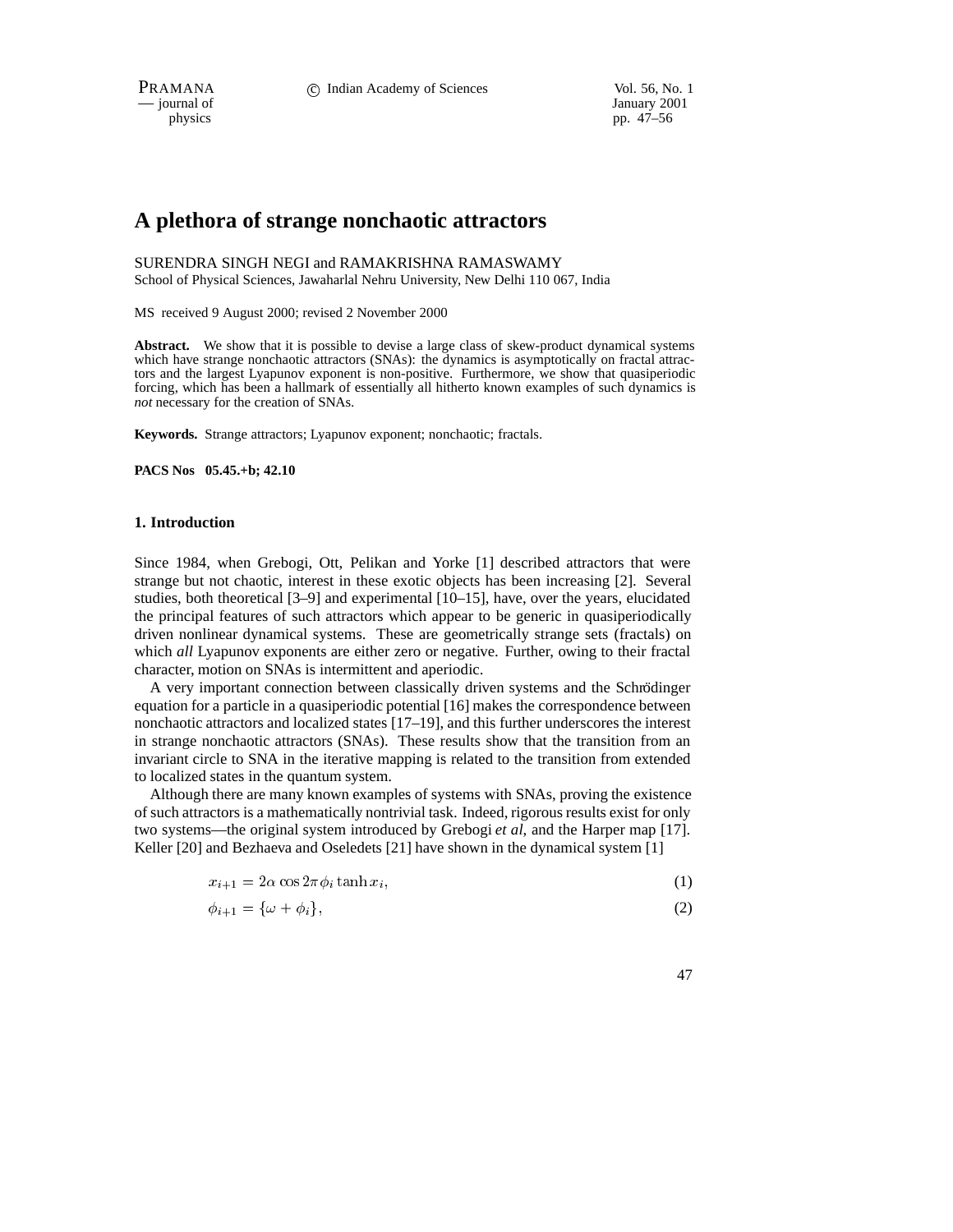(we use the notation  $\{y\} \equiv y \mod 1$ ) that for  $\alpha$  sufficiently large and for  $\omega$  an irrational number, the attractor is fractal, has a singular-continuous spectrum, and is the support of an ergodic SRB measure [22]. For the Harper map  $(E$  being a parameter)

$$
x_{i+1} = -[x_i - E + 2\alpha \cos 2\pi \phi_i]^{-1},\tag{3}
$$

$$
\phi_{i+1} = \{\omega + \phi_i\},\tag{4}
$$

a persuasive argument [17] suggests that, again for  $\alpha$  sufficiently large and  $\omega$  irrational, the attractor of the dynamics is fractal, and the dynamics is nonchaotic since the Lyapunov exponent is nonpositive [18].

Virtually all known examples of systems with SNAs—and the two cases above are typical—have the skew-product [22a] form and have a quasiperiodic driving term. How necessary are these features? This question has considerable practical relevance since there are known cases of *experimental* systems [14,15] where the dynamics appears to be on strange nonchaotic attractors, but where there is no quasiperiodic driving. Furthermore, it is also known that a judicious choice of forcing term can convert chaotic dynamics to nonchaotic dynamics [23–26]. Are the resulting attractors SNAs? In particular, can SNAs be formed via non-periodic (and also not quasiperiodic) driving of a nonlinear system?

In the present paper we address two issues that are of concern in the study of SNAs. The first deals with the ubiquity of such attractors: what are the necessary conditions for a dynamical system such that SNAs result? While we do not provide an exhaustive answer, our study shows that strange nonchaotic dynamics can be realized in a wide variety of systems, and may in fact be quite common. Our examples all remain, however, within the skew-product paradigm. The second issue relates, as discussed above, to the necessity of quasiperiodic forcing and we find that it is possible to construct dynamical systems wherein there is *no* explicit quasiperiodic forcing and the dynamics is on SNAs.

These results are described in the following two sections of this paper. In  $\S$ 2, we extend the general arguments which establish the existence of SNAs in eqs (1) and (3) so as to yield a large variety of dynamical systems wherein the motion will remain on SNAs. In x3, we further generalize the dynamics so that the forcing is no longer quasiperiodic but the resulting dynamics continues to be on SNAs. This is followed by a brief summary and discussion in  $§4$ .

# **2. Strange nonchaotic dynamics**

By now there is a host of examples of strange non-chaotic dynamics [2] in driven systems. These include both flows such as the driven Duffing oscillator [27,28] and iterative maps such as the driven logistic map [29,30]. Most studies to date have relied on numerical techniques to establish the presence of SNAs, by explicitly computing the Lyapunov exponents and by determining the fractal dimension. SNAs are 'intermediate' between strange chaotic attractors and nonchaotic regular dynamics with regard to many dynamical and structural properties, some of which can be determined through study of power-spectra, correlation functions, and related measures (see ref. [2] for a recent review). The most extensively studied cases all have a skew-product dynamical structure, and thus these are systems in  $n+1$  dimensions, the latter dimension pertaining to the dynamics of the driving term.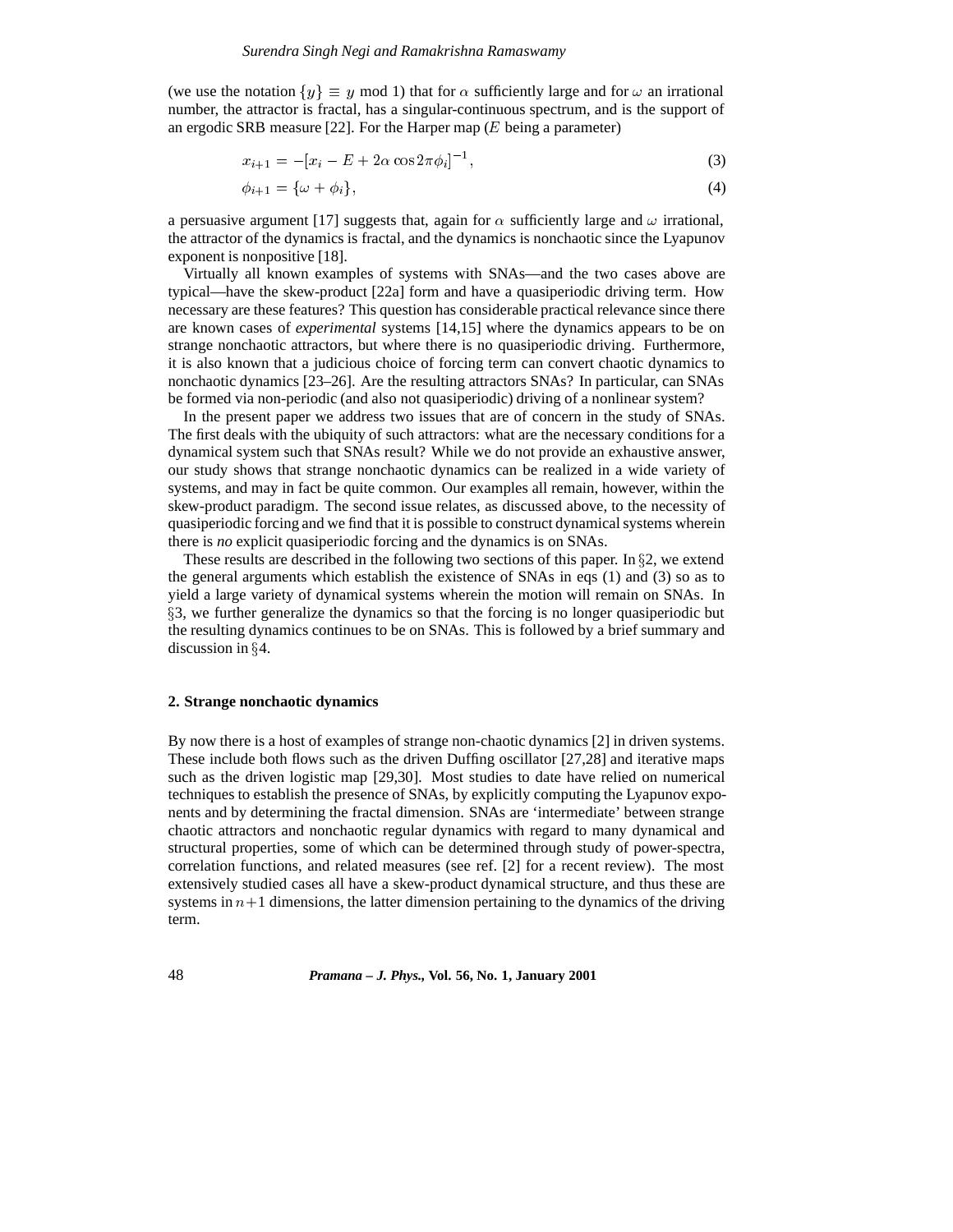#### *Strange nonchaotic attractors*

In the present paper, we study the case of driven iterative maps in  $1+1$  dimension for convenience. Rigorous mathematical results concerning SNAs are so far available only for the simplest such examples. However, the arguments presented here largely carry over to the case of flows as well, and can be extended to higher dimensions, so this is not a restriction.

### 2.1 *Generalizing the original SNA system*

The following heuristic arguments, first put forward by Grebogi *et al* [1] for the system embodied in eq. (1) suggest that SNAs should occur for appropriate values of  $\alpha$ .

The mapping  $x \to 2\alpha \tanh x$  is 1-1 and contracting, taking the real line into the interval  $[-2\alpha, 2\alpha]$ . Because  $\omega$  is an irrational number, the dynamics in  $\phi$  (cf. eq. (2)) is ergodic in the unit interval. The attractor of the dynamical system eq. (1) therefore must be contained in the strip  $[-2\alpha, 2\alpha] \otimes [0, 1]$ . A point  $x_n$  with the corresponding  $\phi_n = 1/4$  will map to  $(x_{n+1} = 0, \phi_{n+1} = \omega + 1/4)$ , after which subsequent iterates will all remain on the line  $(x = 0, \phi)$ , as will points with  $\phi_n = 3/4$ . This line therefore forms an invariant subspace, but for large enough  $\alpha$ , this subspace is transversally unstable. Thus, it follows that the attractor has a dense set of points on the line  $x = 0, \theta \in [0, 1]$  (since  $\omega$  is irrational), but the entire line itself cannot be the attractor for  $\alpha > 1$ , since the dynamics is unstable on that line. There will, therefore at some  $\alpha$ , be a 'blowout bifurcation' [8,9] transition to strange nonchaotic dynamics.

Generalizing eq. (1) (keeping the skew-product structure intact) as

$$
x_{i+1} = \alpha f(x_i) g(\phi_i), \tag{5}
$$

it is clear that the same arguments will carry over so long as the following properties hold:

- (i)  $f(x)$  is 1–1 and contracting, with  $f(0) = 0$ .
- (ii)  $f'(0) \neq 0$ , and concurrently,
- (iii)  $g(\phi)=0$  for some  $\phi = \phi_*$ .

Then, clearly, all points x,  $\phi_*$  will map to 0,  $\{\omega + \phi_*\}$ , and the subsequent dynamics will be dense on the line  $x = 0, \phi$ . From condition (ii) above, this can be made unstable locally for sufficiently large  $\alpha$ , and from (i), since the map is contracting, the slope  $|f'| < 1$  almost everywhere, the Lyapunov exponent can be made negative so as to give a SNA.

# 2.2 *A piecewise linear SNA*

A piecewise linear strange non-chaotic attractor can be simply obtained by taking, in eq. (5),

$$
f(x) = \alpha x \qquad |x| \le 1/\alpha
$$
  
= sign(x) |x| > 1/\alpha, (6)

$$
g(\phi) = \phi - 1/2. \tag{7}
$$

It is easy to verify that there is indeed a blowout bifurcation near  $\alpha \approx 2.33$  (figure 1a), above which the attractor is strange and nonchaotic: see figure 1b.

*Pramana – J. Phys.,* **Vol. 56, No. 1, January 2001** 49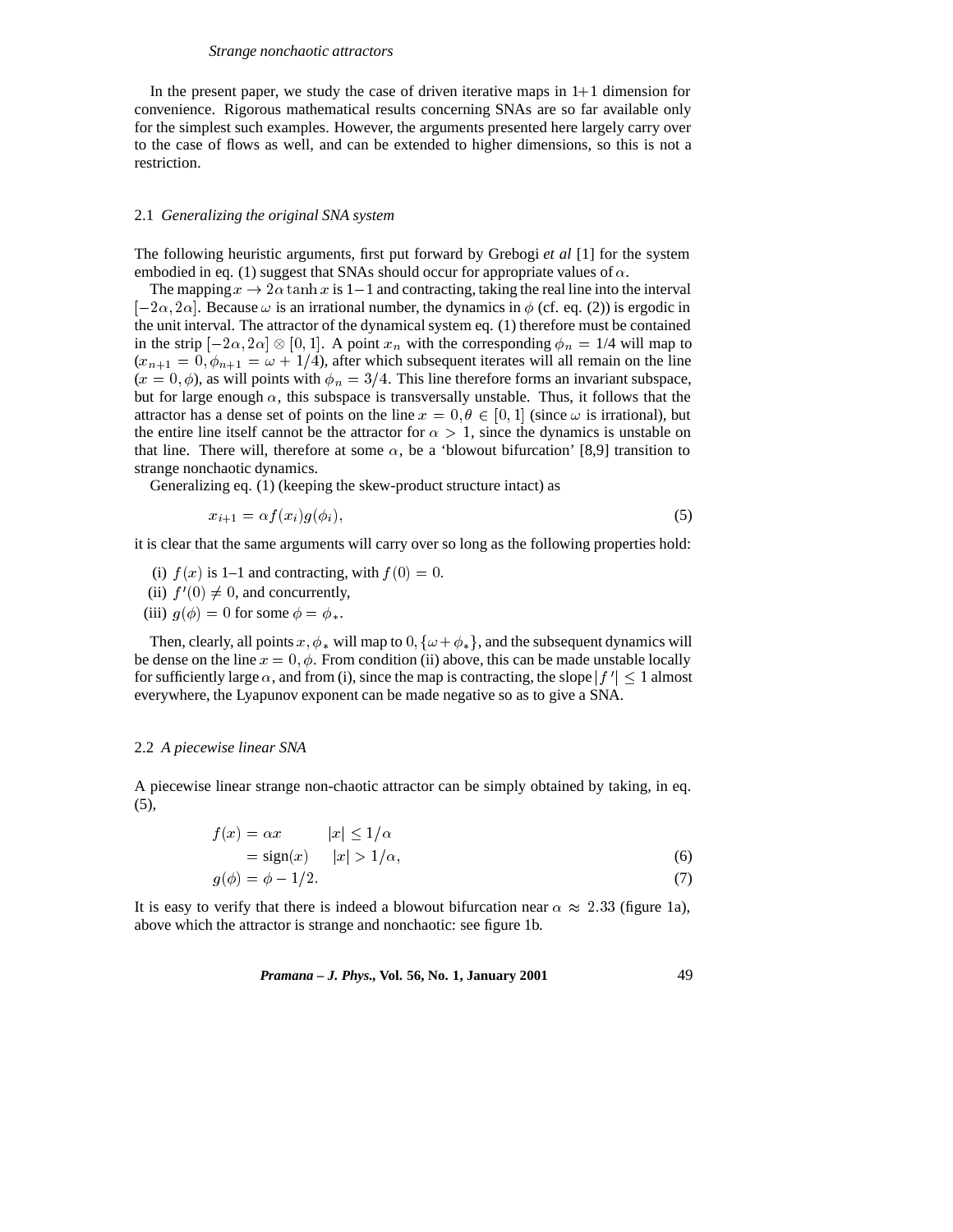

**Figure 1.** The piecewise linear system with  $\omega = (\sqrt{5} - 1)/2$ . Plot of (a) the Lyapunov exponent as a function of the parameter  $\alpha$ , showing the blowout bifurcation at  $\alpha \approx 2.33$ , above which the Lyapunov exponent  $\rightarrow -\infty$ , and (**b**) the strange nonchaotic attractor for  $\alpha=2.5$ 

# 2.3 *Generalizing the Harper map*

In the Harper map, on the other hand, the argument for the existence of strange nonchaotic dynamics proceeds as follows [17]. In the strong coupling limit,  $\alpha \to \infty$ , eq. (3) reduces to

$$
x_{i+1} = -[2\alpha \cos 2\pi \phi_i]^{-1}.
$$
\n(8)

Clearly, for  $\phi_i = 1/4$  or  $\phi_i = 3/4$  this gives a singularity in the neighbourhood of which the mapping locally looks like a hyperbola. Since the  $\phi$  dynamics eq. (2) is ergodic in the interval [0,1], the image of this singularity is dense: on every  $\phi$ -fiber there will be a singularity, and thus the dynamics is on a strange set. By continuity, even away from the strong coupling limit but for  $\alpha$  large enough, this argument suggests that the dynamics can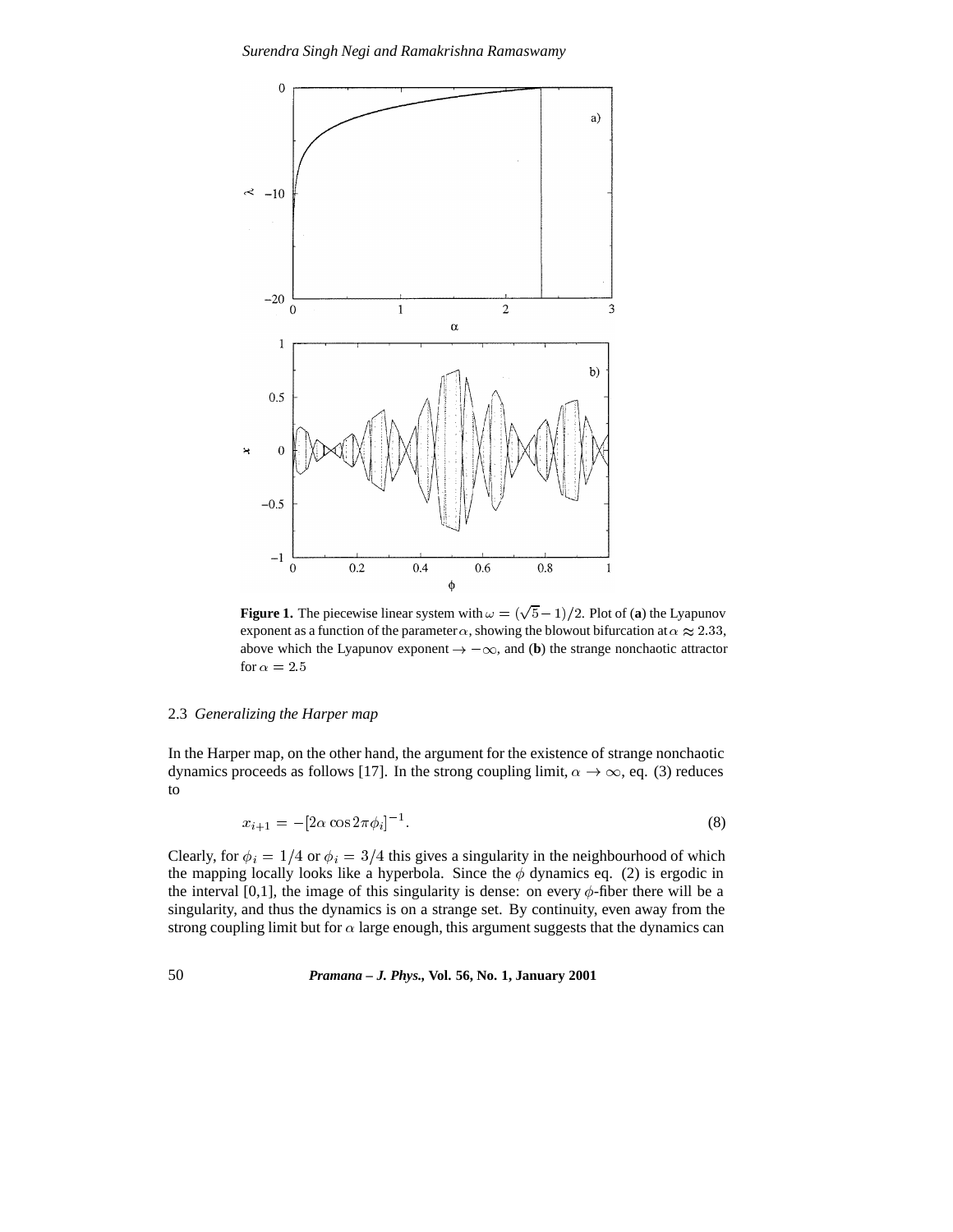be strange. (In fact, for eq. (3), there are SNAs even at  $\alpha = 1$ .) For a suitable choice of function  $f(x)$ , the Lyapunov exponent may turn out to be negative; in such a case, the attractor is strange and nonchaotic. For the Harper map [18], when  $E = 0$  this is indeed the situation.

Proceeding as above, one can generalize the Harper map (with the  $\phi$ -dynamics unchanged) as

$$
x_{i+1} = [f(x_i) + 2\alpha g(\phi_i)]^{-1},\tag{9}
$$

where f and g are now arbitrary functions, the only additional requirement being that  $g(\phi)$ should have a zero in the interval [0,1]. For suitable functions  $f(x)$ , the Lyapunov exponent can indeed be made zero or negative, giving therefore, SNAs.

# 2.4 *SNAs of the Fibonacci chain*

The Harper map [17] derives from the Harper equation [31] which is the discrete Schrödinger equation for a particle in a quasiperiodic potential,

$$
\psi_{n+1} + \psi_{n-1} + V(n)\psi_n = E\psi_n,\tag{10}
$$

 $\psi_n$  denoting the wave-function at lattice site n, the potential being  $V(n)=2\alpha \cos 2\pi(n\omega+$  $\phi_0$ ). The identification  $\psi_{n-1}/\psi_n \equiv x_n$ , connects eqs (10) and (3). This system is known to have critical (or power-law localized) states for  $\alpha = 1$ , when the classical system has critical SNAs [19]. It is also known that other forms of the potential  $V(n)$  support critically localized states [32–35], one example being the Fibonacci chain with

$$
V(n) = \alpha \qquad 0 \le \{n\omega\} \le \omega,
$$
\n<sup>(11)</sup>

$$
=-\alpha \qquad \omega < \{n\omega\} \le 1,\tag{12}
$$

when all states are critical for any  $\alpha$ .

The classical map corresponding to this potential is

$$
x_{i+1} = -[x_i - E + V(i)]^{-1},\tag{13}
$$

$$
\phi_{i+1} = \{\omega + \phi_i\},\tag{14}
$$

where  $V(i)$  is given by eq. (11), and there is an additional overall phase  $\phi_0$ . It is a simple task to compute the Lyapunov exponent for this mapping (figure 2a); if  $E$  is an eigenvalue, then the Lyapunov exponent is zero. Comparing eq. (9) with eq. (13), the conditions on the functions  $f$  and  $g$  are met, and therefore, the attractors of the above system are SNAs; see figure 2b for an example.

# **3. SNAs without quasiperiodic driving**

It is clear from the above constructions, that there are two main ingredients in achieving SNAs in dynamical systems such as eqs (5) or (9). Firstly, one needs some mechanism for

*Pramana – J. Phys.,* **Vol. 56, No. 1, January 2001** 51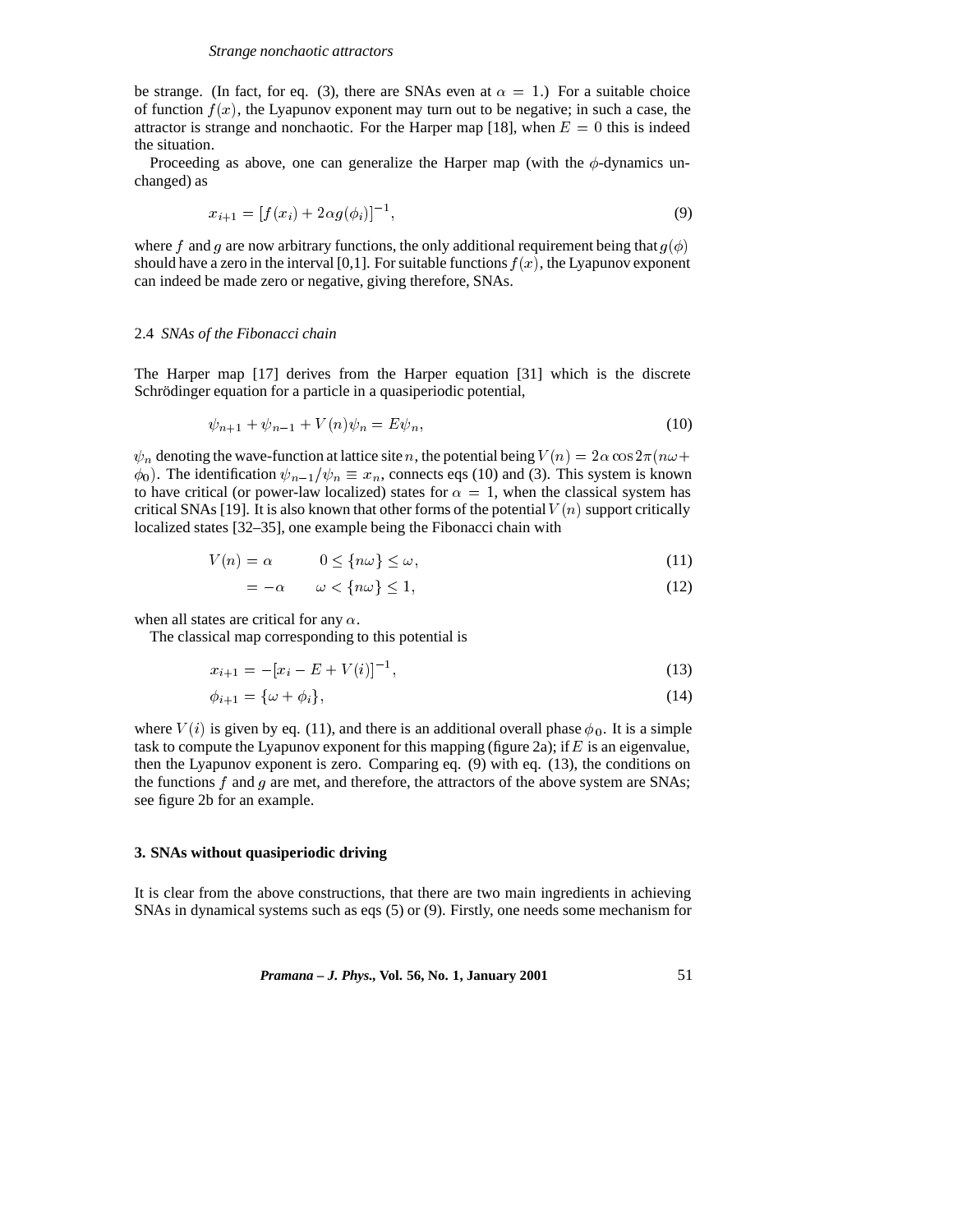

**Figure 2.** The Fibonacci chain, where  $\omega = (\sqrt{5} - 1)/2$ . (a) Variation of the Lyapunov exponent with forcing parameter  $\alpha$ . Each zero of the Lyapunov exponent corresponds to an eigenstate in the quantum system, and a critical SNA in the classical system. (**b**) A typical SNA in this system, for  $E = 0$ ,  $\alpha = 0.8326745$  Note that the variable plotted on the ordinate is tanh  $x$  rather than  $x$ ; this is merely for convenience.

local instability while maintaining global stability. The main purpose of the quasiperiodic driving, namely the  $\phi$  dynamics which is governed by eq. (2), is to make the instabilities dense in  $\phi$ .

This suggests that a generalization of eq. (5) to

$$
x_{i+1} = \alpha f(x_i)g(\phi_i),\tag{15}
$$

$$
\phi_{i+1} = h(\phi_i),\tag{16}
$$

or of eq. (9) to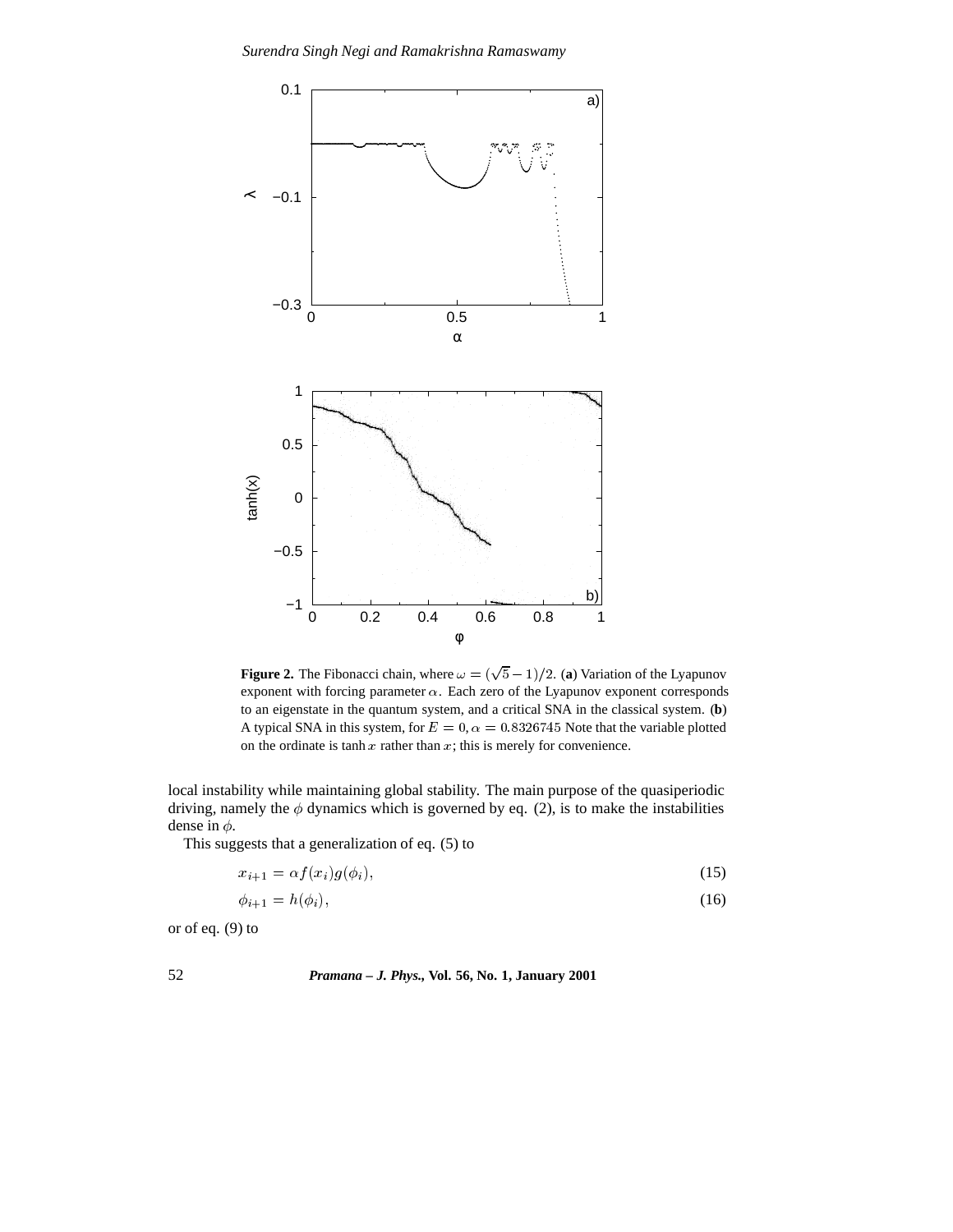*Strange nonchaotic attractors*

$$
x_{i+1} = -[f(x_i) + \alpha g(\phi_i)]^{-1}, \tag{17}
$$

$$
\phi_{i+1} = h(\phi_i),\tag{18}
$$

where the function  $h$  is not necessarily the rigid rotation, but is otherwise such that the orbit  $h^n(\phi_*)$  is dense will still yield SNAs for sufficiently large  $\alpha$ .

To be mathematically more precise [36], we need that  $h$  be a homeomorphism with an invariant ergodic probability measure of full support, and that the  $h^{-1}$  orbit of  $\phi_*$  be dense, in which circumstances, the resulting attractor can be shown to be a SNA, following the basic proof given by Keller [20] for the case  $f \equiv \tanh$ ,  $g \equiv \cos$  and h the irrational rigid rotation. The basic property that is required is that the mapping  $h(\phi)$  take the interval  $[0, 2\pi]$  into some continuous subinterval (at least), and that the orbit of a typical point should be dense in this subinterval.

It should be added that the function  $h$  should have only nonpositive Lyapunov exponents since the skew-product form for the dynamical system is being retained. There are a number of possible choices for  $h$  which are distinct from the quasiperiodic rotation, but which use related maps to generate ergodic flows. This follows from the Weyl theorem [37] which states that if H is a polynomial function of degree  $r \geq 1$  with real coefficients  $a_0, \ldots, a_r$ , at least one of which is an irrational number, then the map

$$
\phi_n = \{ \mathcal{H}(n) \} \equiv \{ a_0 + a_1 n + \dots + a_r n^r \}
$$
\n(19)

is ergodic, and the sequence  $\{\phi_n\}$  is uniformly distributed in the interval [0,1]. If H is nonlinear, then it can be easily verified that the sequence  $\{\phi_n\}$  is not quasiperiodic, but the Lyapunov exponent is zero since the map preserves distance.

An example of such a system is easy to devise. A simple choice is to take  $\mathcal{H}(n)$  =  $\omega n^2$ ,  $\omega$  irrational, which gives

$$
x_{i+1} = \alpha f(x_i) g(\phi_i) \tag{20}
$$

$$
\phi_{i+1} = \{\phi_i + (2i+1)\omega\}.
$$
\n(21)

The SNA which obtains for f and g given by eqs  $(6)$  and  $(7)$ , for a suitably large value of  $\alpha$  is shown in figure 3a.

Of course, it is also possible to use other mappings which generate quasiperiodic motion to determine the  $\phi$  dynamics. Many examples of such maps are known, as for instance the diffeomorphisms

$$
\phi \to \{\phi + \Omega + \epsilon a(\phi)\}\tag{22}
$$

for  $\Omega$  a constant,  $\epsilon$  sufficiently small and a an arbitrary analytic function. The orbits are everywhere dense on the interval and typically have irrational rotation number; indeed, by Denjoy's theorem, any orientation preserving  $C<sup>2</sup>$  diffeomorphism of the circle is topologically equivalent to a rigid rotation [38]. In the specific case of the circle map with  $a(\phi) \equiv \sin 2\pi\phi$  the parameter ranges wherein the map has irrational winding number have been comprehensively described.

Other possibilities for  $h$  exist: there are examples of integrable geodesic flows on compact manifolds which have positive topological entropy but have no positive Lyapunov

*Pramana – J. Phys.,* **Vol. 56, No. 1, January 2001** 53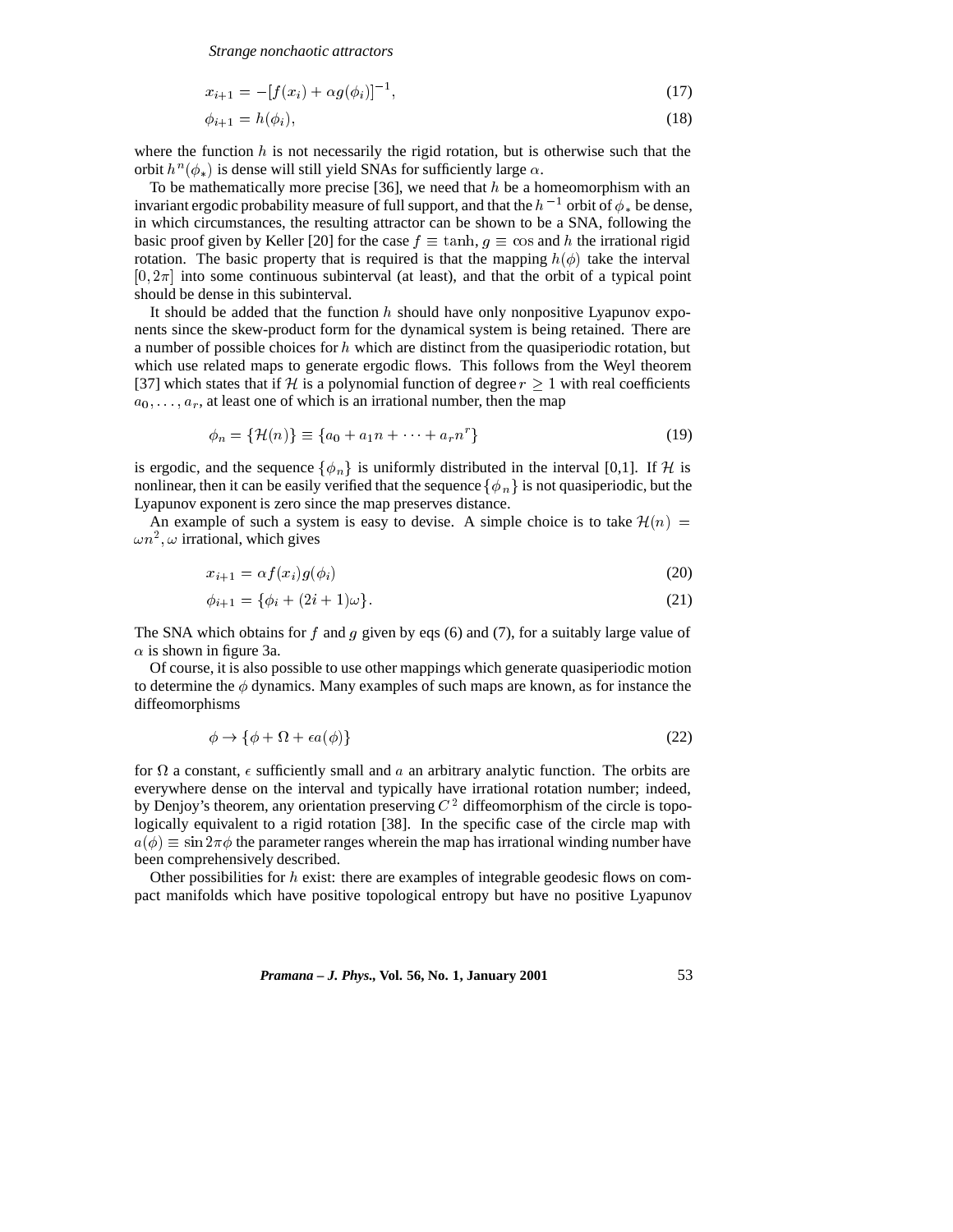

**Figure 3.** (a) SNA in the system eq. (20) where the driving is no longer quasiperiodic. The parameters are  $\alpha = 2.5$ ,  $\omega$  is the golden mean ratio. (**b**) SNA in the system given by eqs (23)–(25), where the map governing the  $\phi$  dynamics itself has SNA dynamics. The parameters  $\alpha$  and  $\beta$  are both 2.5.

exponents [36], or one can even take h to be a SNA map such as eq. (1) itself, since that is known to provide an ergodic flow [20]. This yields, for instance, the system

$$
x_{i+1} = 2\alpha \phi_i \tanh x_i,\tag{23}
$$

$$
\phi_{i+1} = 2\beta \cos 2\pi \theta_i \tanh \phi_i,\tag{24}
$$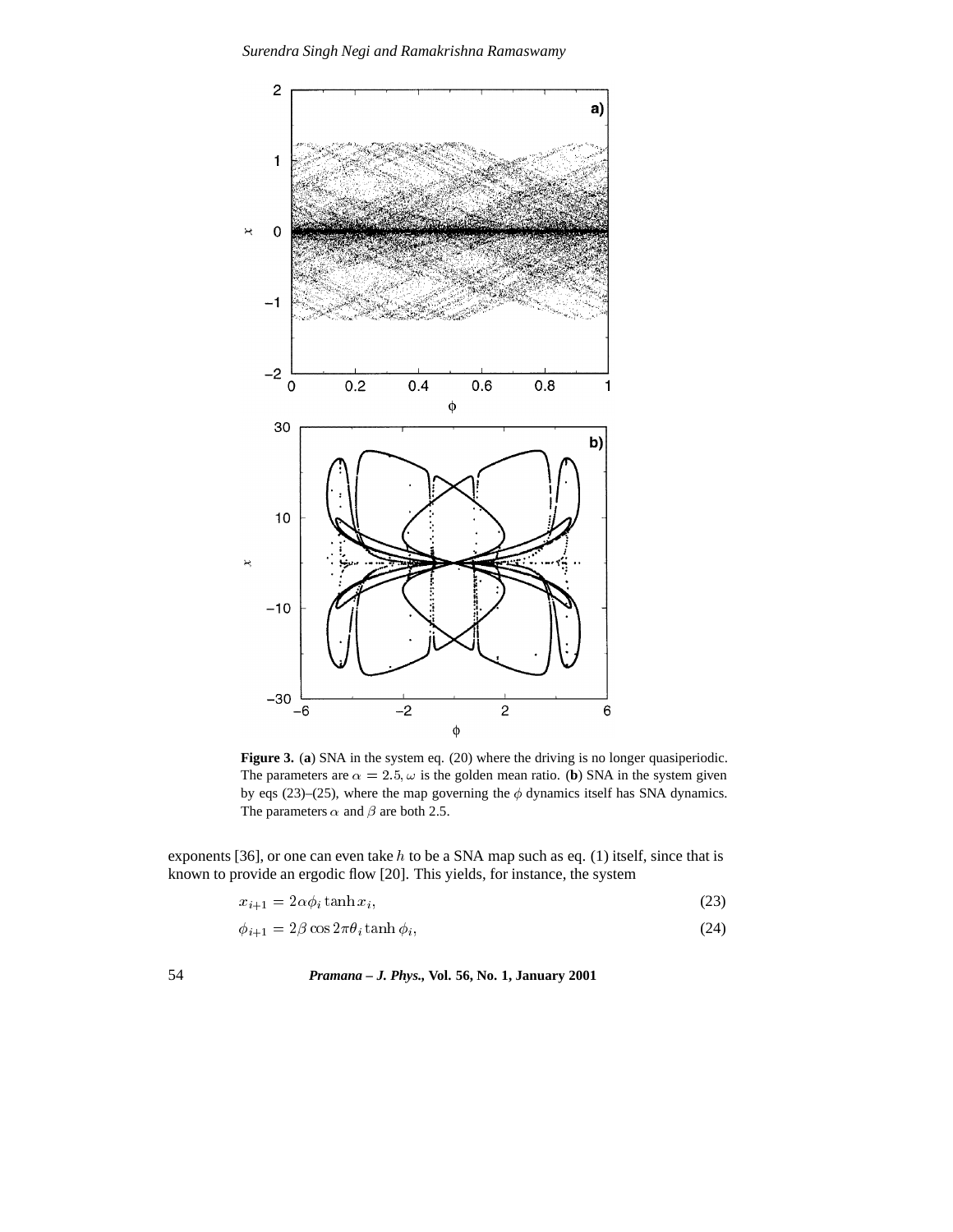*Strange nonchaotic attractors*

$$
\theta_{i+1} = \{\omega + \theta_i\},\tag{25}
$$

which has strange nonchaotic attractors for suitable values of  $\alpha$  and  $\beta$ , see figure 3b.

# **4. Discussion and summary**

Although so far all known examples of systems with strange nonchaotic dynamics have appeared to require quasiperiodic forcing, the present work shows that this is, in fact, not necessary. By suitably generalizing systems wherein SNAs are known to exist [17,18,20,21], we have constructed dynamical systems where the motion is on strange nonchaotic attractors and there is no quasiperiodic driving. This has particular relevance to experimental observations of apparently nonchaotic attractors where the dynamics does not have explicit quasiperiodic forcing. One specific example is of a gas discharge plasma where the light flux as a function of time (with current as the driving parameter) appears to lie on a SNA. This has been deduced by attractor reconstruction and extraction of fractal dimension and Lyapunov exponents [14]. The other example [15] pertains to the effect of noise which allegedly reproduces the effect of many-frequency quasiperiodic driving.

In addition, we have also shown that strange nonchaotic dynamics can be quite common. Our approach has been heuristic: the same deconstruction also provides a prescription for obtaining a large variety of dynamical systems wherein SNAs must occur. We have shown examples of two specific systems wherein the attractors are piecewise-linear fractals. Detailed analyses of such examples may prove to be simpler than the cases studied so far.

This procedure for creating SNAs is clearly not exhaustive and there may be different generalizations that will also yield strange nonchaotic dynamics. In particular, we have chosen to stay within the 'skew-product' class of mappings, although other possibilities [39] may be compatible with such dynamics as well.

#### **Acknowledgments**

We are indebted to Prof. Gerhard Keller for advice and correspondence. This research is supported by the Department of Science and Technology, India.

### **References**

- [1] C Grebogi, E Ott, S Pelikan and J Yorke, *Physica* **D13**, 261 (1984)
- [2] A Prasad, S S Negi and R Ramaswamy, to be published
- [3] K Kaneko, *Prog. Theor. Phys.* **72**, 202 (1984)
- [4] J F Heagy and W L Ditto, *J. Nonlinear Sci.* **1**, 423 (1991)
- [5] J F Heagy and S M Hammel, *Physica* **D70**, 140 (1994)
- [6] A Pikovsky and U Feudel, *Chaos* **5**, 253 (1995)
- [7] A Prasad, V Mehra and R Ramaswamy, *Phys. Rev. Lett.* **79**, 4127 (1997)
- [8] T Yalçinkaya and Y C Lai, *Phys. Rev. Lett.* **77**, 5039 (1996)
- [9] T Yalçinkaya and Y C Lai, *Phys. Rev.* **E56**, 1623 (1997)
- [10] W L Ditto, M L Spano, H T Savage, S N Rauseo, J Heagy and E Ott, *Phys. Rev. Lett.* **65**, 533 (1990)